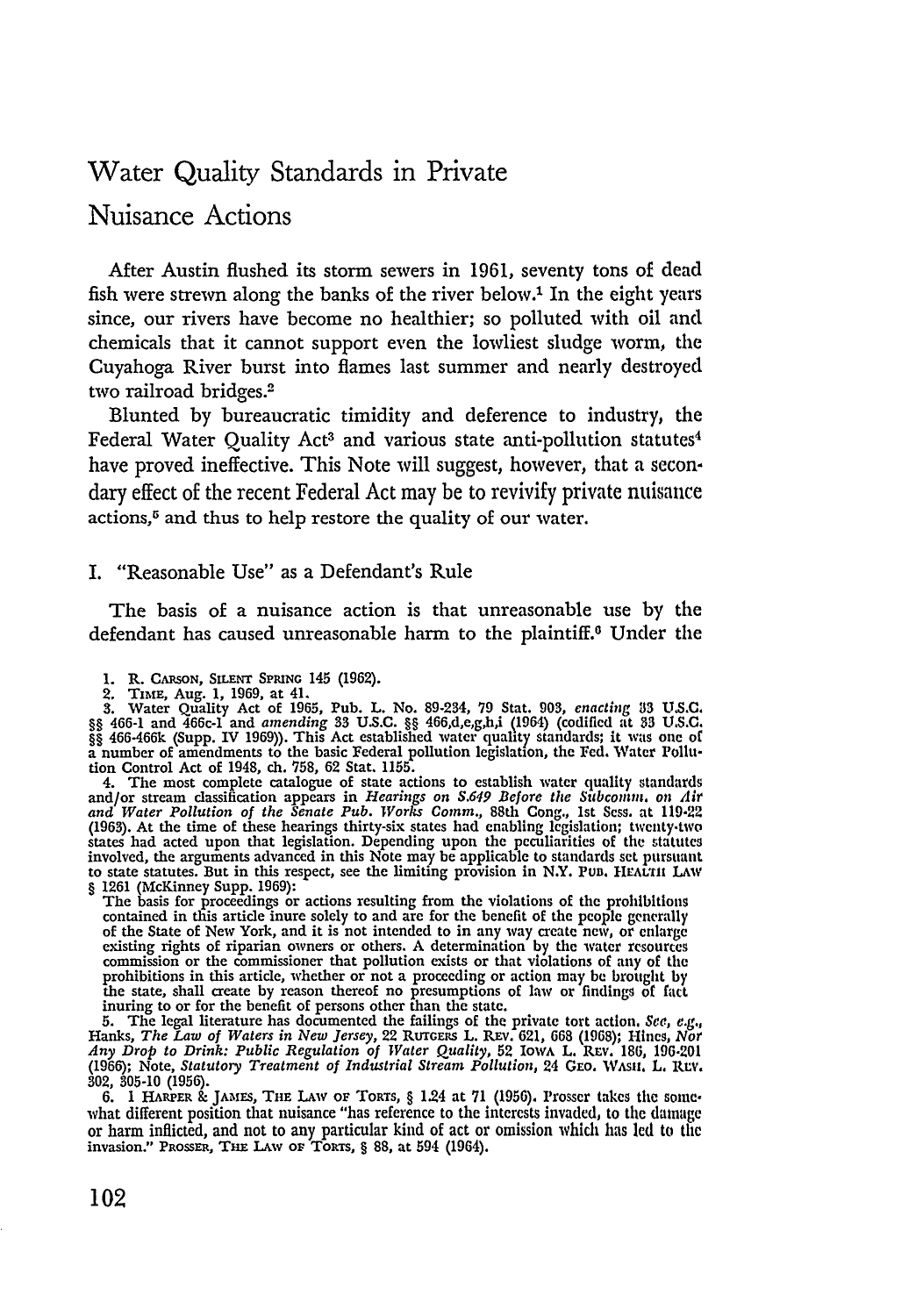riparian theory of water rights, which prevails in the eastern United States,<sup>7</sup> every owner of property adjacent to a watercourse has a right to use the water which passes his property. According to the most widely accepted form of this theory, a riparian has the right to make reasonable use of the water subject to the similar right of all other riparians.<sup>8</sup> Thus, the "reasonable use" form of the riparian theory of water rights fits conveniently into the format of the nuisance action: since both plaintiff and defendant have a right to reasonable use of the watercourse, the courts must ask the interrelated questions whether the defendant's pollution has exceeded reasonable use and whether the defendant's polluting activities have infringed upon the plaintiff's right to a reasonable use.9

In actual water rights cases, however, the courts have focused almost exclusively upon the social value of the defendant's conduct

7. [T]he riparian doctrine forms the primary basis of the laws governing the use of natural watercourses in most eastern states-that is, the 31 states lying east of the tier from the Dakotas to Texas.

1 WATER **AND WTATER RIGHTS** § 19.1, at 83 (R. Clark ed. 1967).

The prior appropriation theory forms the basis of Western **water** law. In briefest form the prior appropriation theory holds that water may be taken from a watercourse for any beneficial use and that priority in time creates priority in right. This theory primarily<br>addresses the problem of water diversion rather than that of pollution. In its "Colorado"<br>or strict form, Arizona, Colorado, Idaho, Wyoming adhere to this doctrine. *Id.* § 39.2. The line of analysis pursued in this Note is not on point for those jurisdictions. *But see* Hines, *supra* note 5, at 196-97, suggesting that since the action is usually brou does not vary with the theory of water rights employed by the particular state. The mixed systems in California, Kansas, Nebraska, North Dakota, Oklahoma, Oregon, South Dakota, Texas and Washington contain elements of the riparian doctrine. Consequently the analysis pursued here may have some application in several of thomc states. *See* **5** R. Powell, The Law of Real Property **J1** 739-42 (1968).

8. See Note, Stream Pollution—Recovery of Damages, 50 Iowa L. REV. 141, 142 (1964). The other form of riparian theory, "natural flow," provides that a riparian is entitled to the use of water undiminished in quantity or qu both diversion and pollution. Hanks, *supra* note **5,** at **670-71.** For a discussion of the extent to which various states have adopted "reasonable use," *see IL* **POWELL,** *supra* note *7,*

**9.** The RESTATEMENT OF TORTS views the "reasonable use" test as a weighing of the utility of the defendant's use against the gravity of the resulting harm. RESTATEMENT OF **ToRTs** § **852 (1939).** Utility of the use should be measured **by**

- (a) the social value which the law attaches to the primary purpose for which the **use** is made;
- **(b)** the suitability of the use to the watercourse or lake, and to the customs and usages existing with respect to it;
- (c) the impracticability of preventing or avoiding the harm; and
- (d) the classification of the use as riparian or nonriparian. *Id. §* **853.**

Id. § 853.<br>Gravity of the harm is measured by strikingly similar considerations:

- (a) the extent of the harm involved;
- **(b)** the social value which the law attaches to the particular type **of** use of uater which is interfered with;
- (c) the suitability of such use to the particular watercourse or **lake;**
- **(d)** the burden on the proprietor harmed of avoiding the harm; and
- (e) the classification of the use as riparian or nonriparian. *Id. §* 854.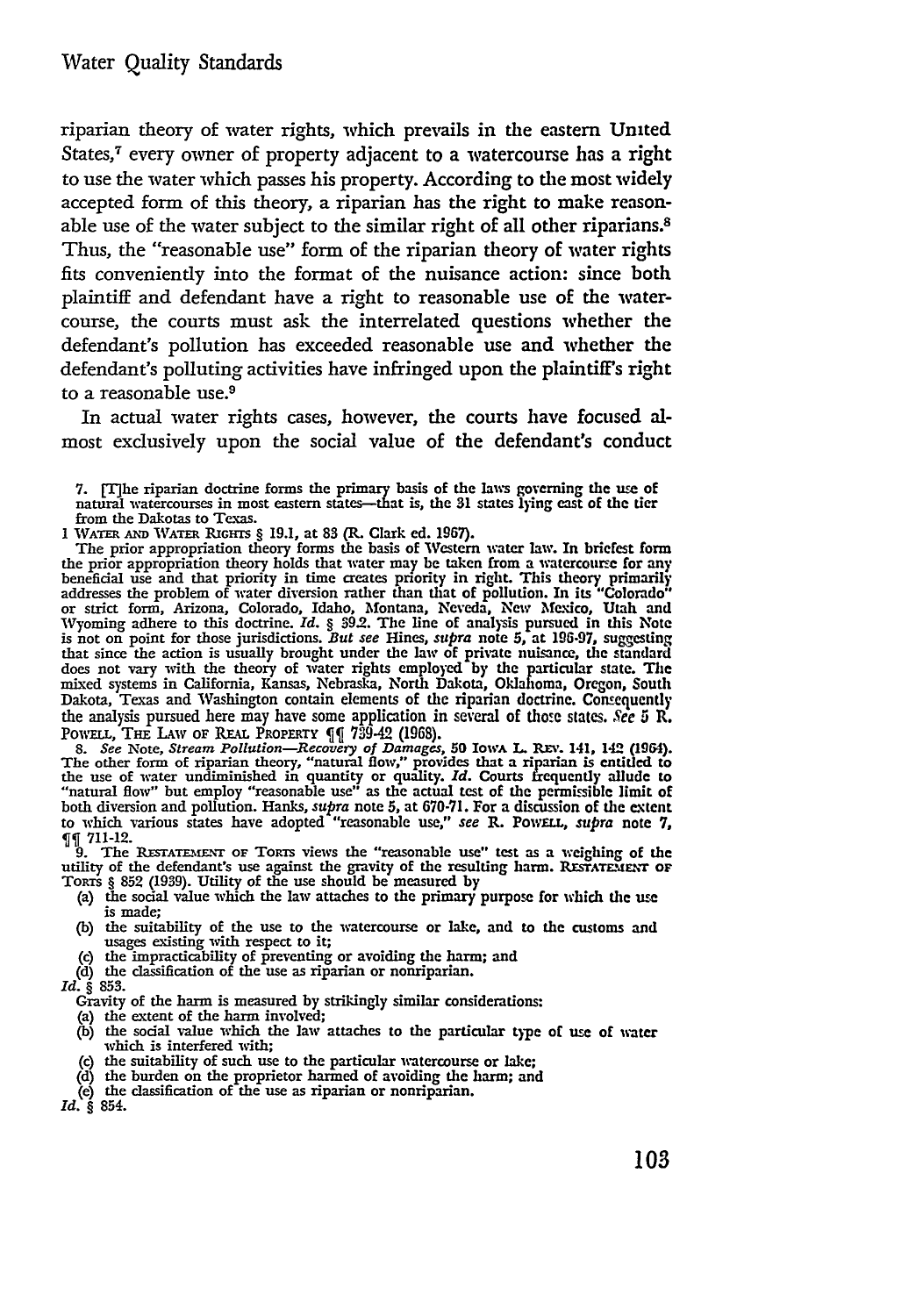and upon the suitability of the defendant's activity to the watercourse. In the leading case of *Pennsylvania Coal Co. v. Sanderson*,<sup>10</sup> for example, the defendant was admittedly discharging large quantities of acid from its mining operations into a stream. Nevertheless, the lower riparian who brought an action in nuisance was denied recovery. The court held that the defendant was engaged in an activity beneficial to the commonwealth and that it might carry on mining activities as before. Although the court specifically left open the possibility that pollution might constitute a nuisance, the abatement of which might be required by the public interest in "the general health and well-being of the community,"<sup>11</sup> the *Sanderson* opinion emphasizes the importance of the development of natural resources and the unfairness of holding the mining company accountable for "consequences which it could not control."<sup>12</sup> The phrase "consequences which it could not control," of course, begs the question.

Under an improved version of the *Sanderson* doctrine, when a nuisance action is brought against someone engaged in a socially beneficial activity, the court must inquire into the standard practice within the appropriate industry to determine whether the defendant has acted reasonably.<sup>13</sup> But by setting the standard according to what is, rather than what ought to be, the "industry practice" test still favors polluters unduly.

Yet a further improvement on the *Sanderson* doctrine would adjust the "industry practice" standard to reflect differences in the quality of individual watercourses. But the incremental process by which our rivers are destroyed minimizes the effectiveness of such control. Only in those rare instances in which pollution by one manufacturer creates a marked decline in water quality or in which pollution of a river is stopped at an early stage<sup>14</sup> does the character of the watercourse avail as a limitation upon defendant's reasonable use. Gross pollution by other riparians becomes a justification for pollution by the riparian defendant, and "character of the watercourse" reduces to "indus-

- **10. 113** Pa. **126,** 6 A. 453 **(1886).** *11. Id.* at 149, **6** A. at 459.
- 
- 

12. *Id.* at 147, 6 A. at 457. **13.** *See, e.g.,* Snow v. Parsons, **28** Vt. 459 (1856), where the court reversed and remanded a judgment for the plaintiff with instructions that the lower court accept testimony offered<br>by the defendant tannery "on the usage in the country as to tanneries." Id. at 464.<br>14. Even at an early stage, the factor may be

Miller Miling Co., **38** *NJ).* 465, **165** N.W. 504 (1917) the court reasoned that It ought not to arrest manufacturing by insisting upon pristine streams where there have been no previous users.

104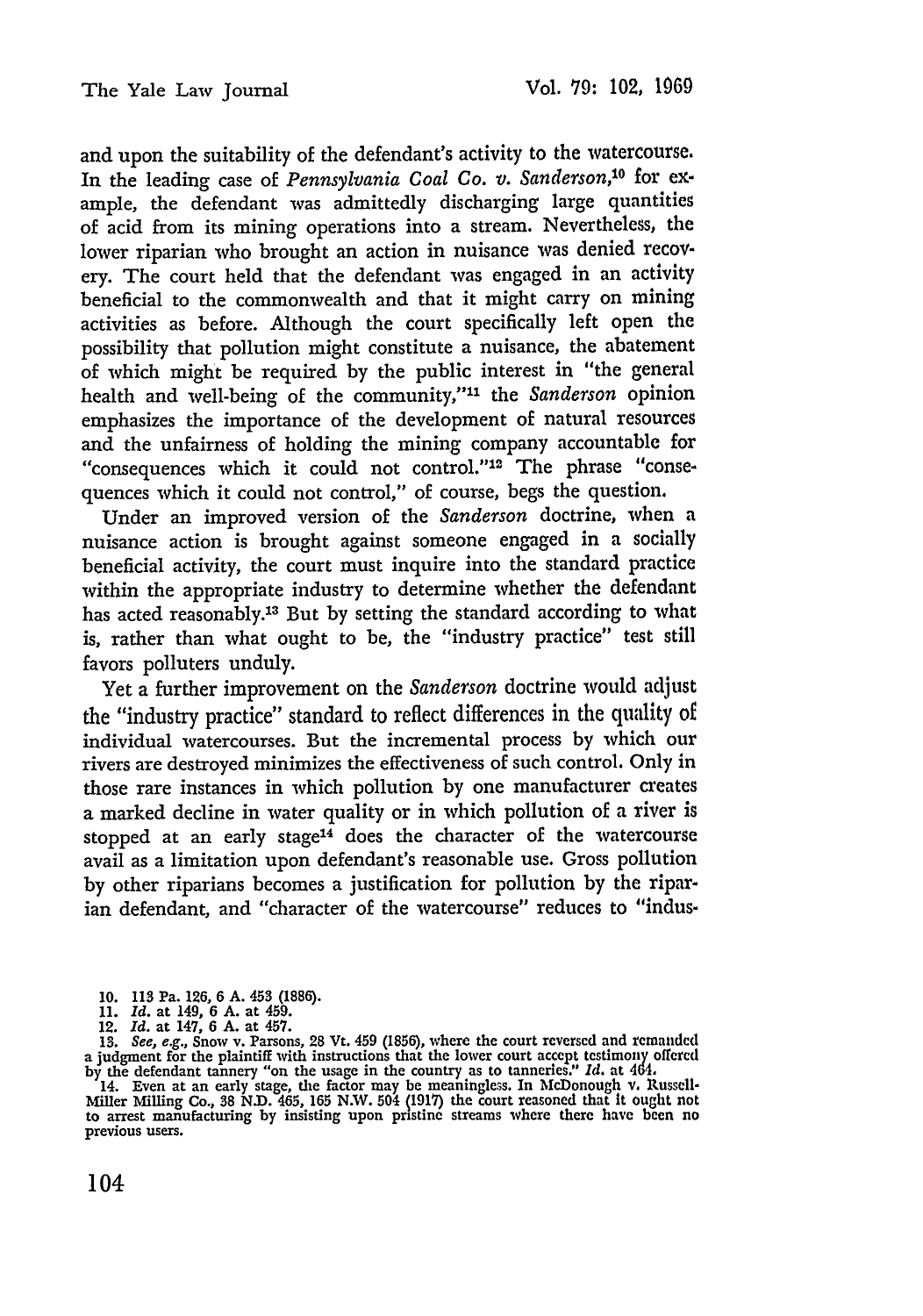try practice" with a slight twist. For example, a court under the influence of the *Sanderson* doctrine will find it impossible to recognize that the sum of actions **by** a number of polluters, each of which seems reasonable in its **own** right, may nonetheless create an invasion of a plaintiff's right to reasonable use of the watercourse.

The "industry practice" standard evolved at a time when manufacturers could pollute some rivers without depriving the people generally of the opportunity to use other rivers for recreation. But rapid industrialization has **by** now spread pollution to nearly all of our rivers. In consequence, the law must recognize that waste disposal can no longer be the only legitimate use of a river. However modified or refined,<sup>15</sup> the *Sanderson* doctrine suffers from an essential weakness: its one-sided emphasis on the social benefits of the defendant's activity and on the suitability of that activity to the watercourse mocks the balancing process which is the theoretical basis of nuisance law. The courts should also measure the reasonableness of a defendant's use in terms of damage to the plaintiff because the quality of the water he receives is below that to which he is entitled as a riparian owner.

Even when accepting in theory that a plaintiff is entitled to have the character of the watercourse assessed from his own perspective, courts have lacked a base line from which to judge the unreasonableness of his alleged harm. Unaided by legislation, the judicial process has demonstrably failed to determine the limit beyond which a watercourse may not be polluted; thus, the practical effect of the reasonable use test has been to slight the interests of the injured riparian and of the general public.

The Federal Water Quality Act<sup>16</sup> may finally have made possible effective recognition of the rights of the injured riparian. Under the procedure established by the Act for the setting of water quality standards on interstate watercourses, each state, subject to the approval of the Secretary of the Interior, adopts "water quality criteria applicable to interstate waters or portions thereof within such State" and "a plan for the implementation and enforcement of the water

**<sup>15.</sup>** While the *Sanderson* decision has been distinguished on the facts and while many courts have taken a more enlightened approach *(see, e.g.,* Strobel v. Kerr Salt **Co., 164** N.Y. 303, 58 N.E. 142 (1900)), the negative impact of the Sanderson premises about resource use is reflected in the infrequency of private nuisance actions in the face of a general deterioration in water quality. 16. *CONET ALCORD AND THE LET CONDENSE ASSEMBLE 16. See note 3, supra.* **For the legislative history, see 1965 U.S. CODE CONG. & ADM.** 

NEWS 3313ff.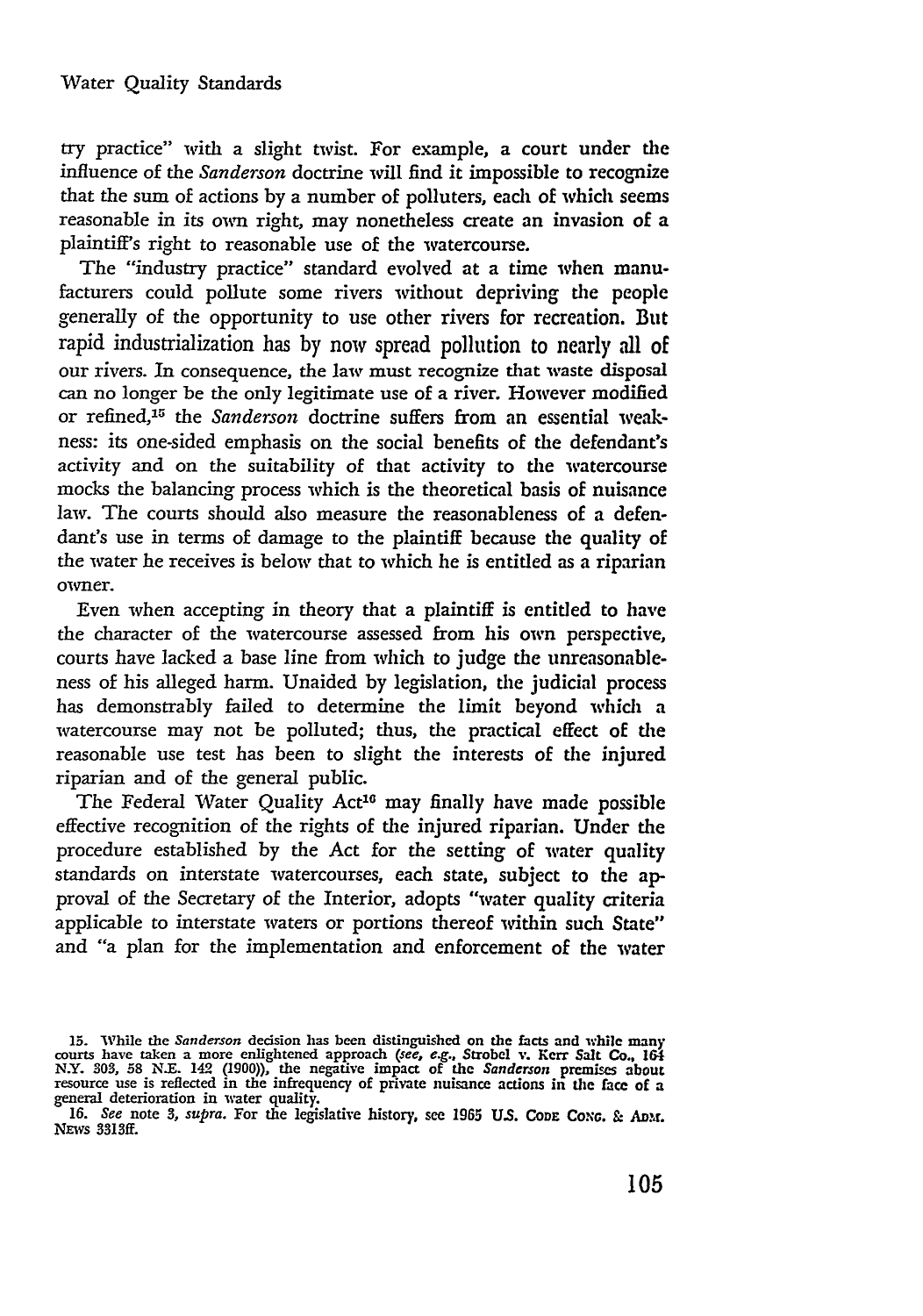quality criteria adopted. . . . "<sup>17</sup> The Secretary of the Interior has reached basic agreement with all states except **Iowa.<sup>18</sup>**

While the Federal Act is significant for its statement of public policy and for its comprehensive approach to the evaluation of pollution data, it suffers from a weak enforcement mechanism.<sup>10</sup> Under the Act, the Secretary of the Interior "may request" that the Attorney General initiate a law suit against a polluter.<sup>20</sup> When the damage from pollution occurs in the same state as the discharges which cause it, the Secretary must obtain the written consent of the Governor of that state.<sup>2</sup> 1 In any event he must give polluters at least **180** days' notice before initiating abatement action.<sup>22</sup> There are no reported cases under the Act. Political and personal factors can delay enforce. ment while pollution continues at a dangerous rate.<sup>23</sup> Fortunately, the water quality standards promulgated pursuant to the Act may offer an alternative method of control **by** providing the hitherto missing item necessary for successful private nuisance actions.

### II. "Reasonable Use" as a Two-Edged Sword

Survival of the private nuisance action in the face of the Federal Act<sup>24</sup> raises the possibility that the riparian will be subject to incon-

**18.** N.Y. Times, April **7, 1969,** at **59,** col. 2 (noting also that the Secretary of the Interior has taken exception to particular aspects of the standards in various states).

19. For a complete exposition of the enforcement mechanism of the Act, see 3 WATER<br>AND WATER RIGHTS, supra note 17, § 248, at 381-404.<br>20. 33 U.S.G. § 466(g)(c)(5) (Supp. IV 1969) as it authorizes action under § 466g(g)(1

**(Supp.** IV 1969). 21. **33 US.C.** § 466g(g)(2) (Supp. IV 1969). 22. 33 U.S.C. § 466g(c)(5) (Supp. IV **1969)** as it authorizes action under § 466g(g)(2)

(Supp. IV 1969).

**23.** The following colloquy, relating to enforcement under an earlier version of the Act, is illustrative.

Senator Muskie. Now, with respect to the decisionmaking, what factors must you submit to justify an enforcement action?

Mr. Stein [Chief Enforcement Officer of the Federal Water Pollution Control **Ad.** ministration]. Well, I think the factors are: one, the situation of pollution; atte secondly, what we would determine would **be** the reaction of the State water pollution control officials....

Senator Muskie. So you really supply them with two sets of facts-one on the merits of the case, and two, on the political climate? Mr. Stein. Yes-in the broad sense-yes, sir.

*Hearings on S. 649, supra* note 4, at 81. Similar problems have strangled enforcement by state agencies.

The non-enforcement problem is rooted in the essential unwillingness of the control agency to bring the full force of the enforcement procedure to bear on the polluter, *Hines, supra* note **5,** at 227.

24. As a part of state substantive law, common law nuisance actions survive the Act, The Act states:

**<sup>17.</sup>** 33 **U.S.C.** § 466g(c)(1) (Supp. **IV 1969).** Water quality standards are of two types. receiving water standards state the required condition of the stream, and effluent standards specify the required characteristics of wastes to be discharged. 3 WATER AND WATER RIGHTS **(R.** Clark ed. **1967)** § **229.1,** at **234-37.** The Federal Act provides for quality criteria (recelv. **ing** water standards) and enforcement plans (presumably effluent standards).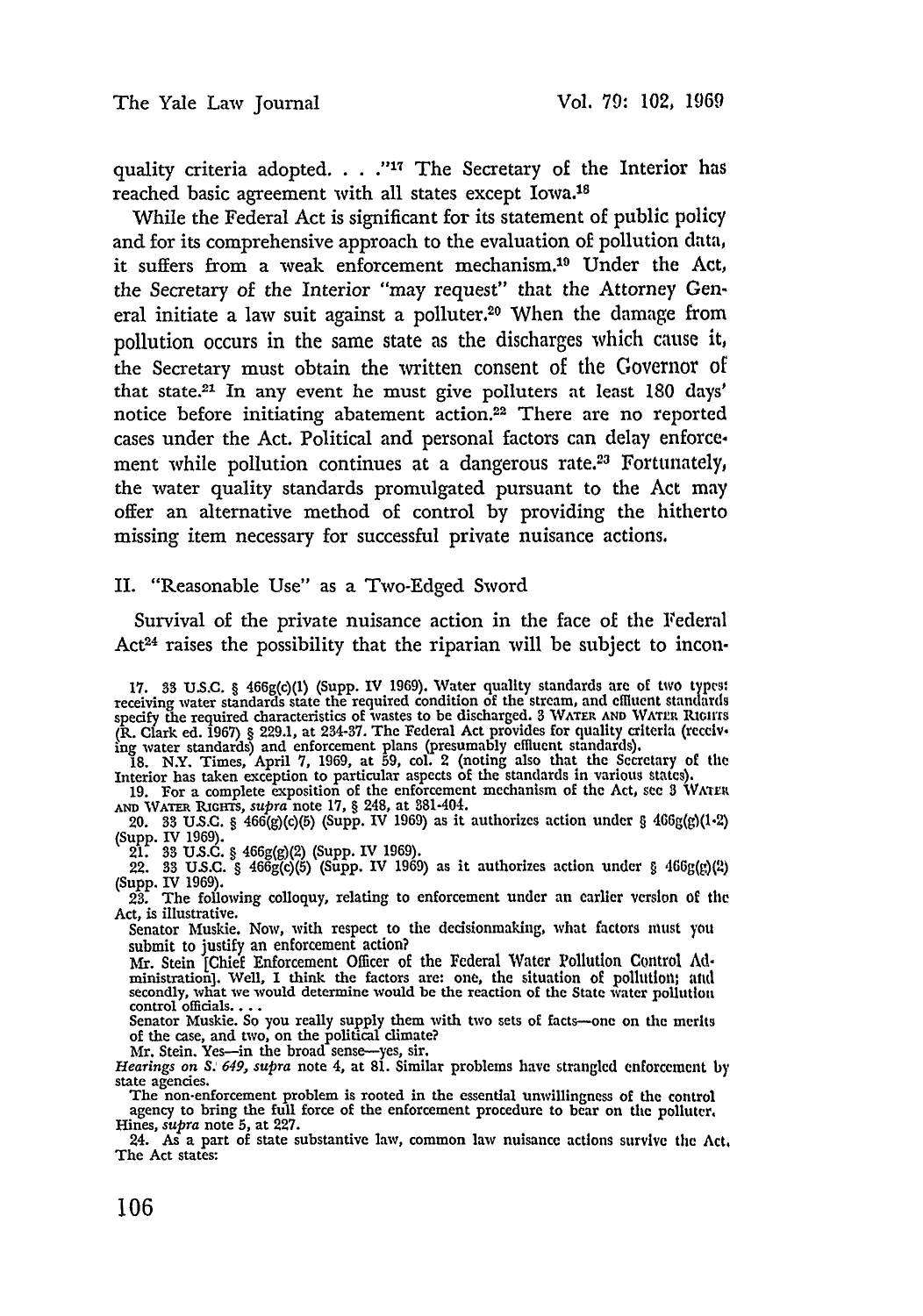sistent rules of substantive law; judicial disregard of the standards set under the Act would leave riparians uncertain of their responsibilities. On the other hand, voluntary adoption of the standards by courts would achieve a desirable uniformity of substantive law.

The guidelines for the determination of water quality standards require the proper authority to engage in the same balancing process that is appropriate to the private nuisance action:

Standards of quality. **.** shall be such as to protect the public health or welfare, enhance the quality of water, and serve the purposes [of this Act]. . . In establishing such standards the Secretary, the Hearing Board, or the appropriate State Authority shall take into consideration their use and value for public water supplies, propagation of fish and wildlife, recreational purposes, and agricultural, industrial, and other legitimate uses.<sup>25</sup>

To foster its objectives, the Act requires basin-wide allocation plans. Each riparian is permitted to dispose of an amount of waste suited to the demands of his activity and to the capacity of the watercourse. Thus, built into the water quality standards is a weighing of the social value of competing riparian uses and of the suitability of these uses to the particular watercourse. While the *Sanderson* court foresaw that the "general health and well-being of the community" might require affirmative steps to abate pollution, it shirked the difficult job of balancing necessary to determine what is "reasonable use."<sup>26</sup> The water quality standards embody precisely this balancing by setting, as to each riparian, a maximum level beyond which all pollution is impermissible.

Acceptance of the Federal water quality standards as relevant to a determination of the reasonableness of a polluter's discharge would raise the question of the procedural effect to be given to proof by the plaintiff that the defendant has caused water quality to fall below the minimum prescribed by the standards. By analogy with per se negligence the standards might be given conclusive effect.<sup>27</sup> Other riparians (at least as members of the general public) are certainly among those intended to be protected from the defendant's conduct, and the in-

**33 U.S.C.** § 466(c) (Supp. IV **1969).**

25. Id. § 466g(c)(3).<br>26. See p. 104 supra.<br>27. The RESTATEMENT OF TORTS offers criteria for the adoption of legislative or ad-<br>ministrative standards as per se standards of conduct in tort actions and suggests that the criteria are applicable to nuisance as well as to negligence. RESTATEMENT (SECOND) or<br>TORTS § 286 (1965).

Nothing in this Act shall be construed as impairing or in any manner affecting an) fight or jurisdiction of the States with respect to the waters (including boundar) waters) of such states.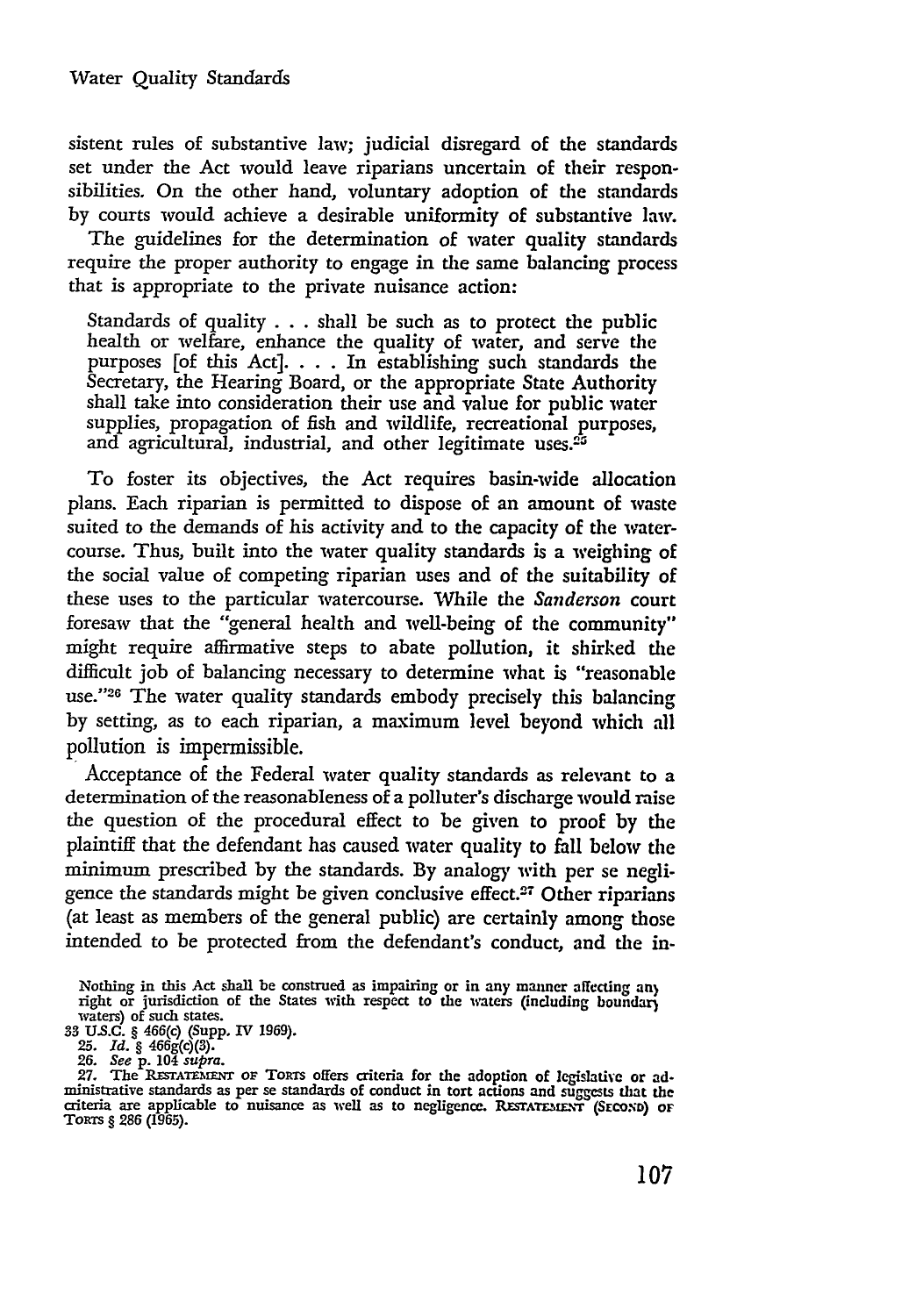jury is of the type contemplated by the statute in that the defendant's activity is infringing upon other uses found to be legitimate and deserving of protection.

But the legislative history of the Act shows that the water quality standards should not be given conclusive effect in a private action.<sup>28</sup> Even in official proceedings under the Act, a court must give "due consideration to the practicability and to the physical and economic feasibility of securing abatement of any pollution proved. **.. .** Senator Muskie, Senate sponsor and floor manager of the bill, agreed during Senate debate that a court must rule on the "reasonableness" of the standards.<sup>30</sup> In a common law nuisance suit, then, the water quality standards should be admitted not as evidence of a per se tort, but rather as one very important factor in the determination of reasonable use.<sup>31</sup>

Perhaps the most effective use of the standards would be for a court to rule that a prima facie case is established upon a showing that the defendant has exceeded the waste disposal limits imposed by the Act. The polluter would then have to offer compelling considerations to justify his invasion of the rights of other riparians in disregard of stated public policy.32 Reference to the water quality standards would shift the focus of discussion from the reasonableness of defendant's use in terms of industry practice to the reasonableness of defendant's use in terms of a comprehensive allocation of water rights among legit-

28. S. Rep. No. 10, 89th Cong., 1st Sess. (1965) stated that "it is not the standards themselves but abatement orders consistent with such standards which are enforcible."<br>Id. 10. Judicial determination in a private action would not affect the validity of those standards in a subsequent action brought **at** the request **of** the Secretary of the Interior. *Cf.* **3 WATER AND WATER Ricars,** § 428,2(C), *supra* note **17,** arguing that the standards, operating as both state and federal law, are subject to conflicting judicial rulings. The book dismisses the possibility of private actions brought under the Act without reaching the problem of the appropriateness of the standards to common law tort actions.

**29. 33 U.S.C.** § 466g(h) (Supp. **IV 1969). 30.** Mr. Miller. At that stage [court action) of the proceeding, it would **be** proper for the person aggrieved and the person against whom the abatement action Is **being** brought to argue the reasonableness of the standards under which the abatement action had been taken.

Mr. Muskie. Precisely.

**111 CONG.** REc. **1507 (1965). 31.** A court may do so **by** taking judicial notice of the standards. Many cases have recognized that a Court may take judicial notice of the rules, regulations and orders of administrative agencies issued pursuant to their delegated authority.

Int'l Bhd. of Teamsters v. Zantop Air Transp. Corp., **394** F. **2d 36,** 40 (6th Cir. **1968). 32.** The Act states:

The purpose [of this Act] is to enhance the quality and value of our water resources and to establish a national policy for the prevention, control, and abatement **of** water pollution. **33 U.S.C.** § 466(a) (Supp. IV 1969).

108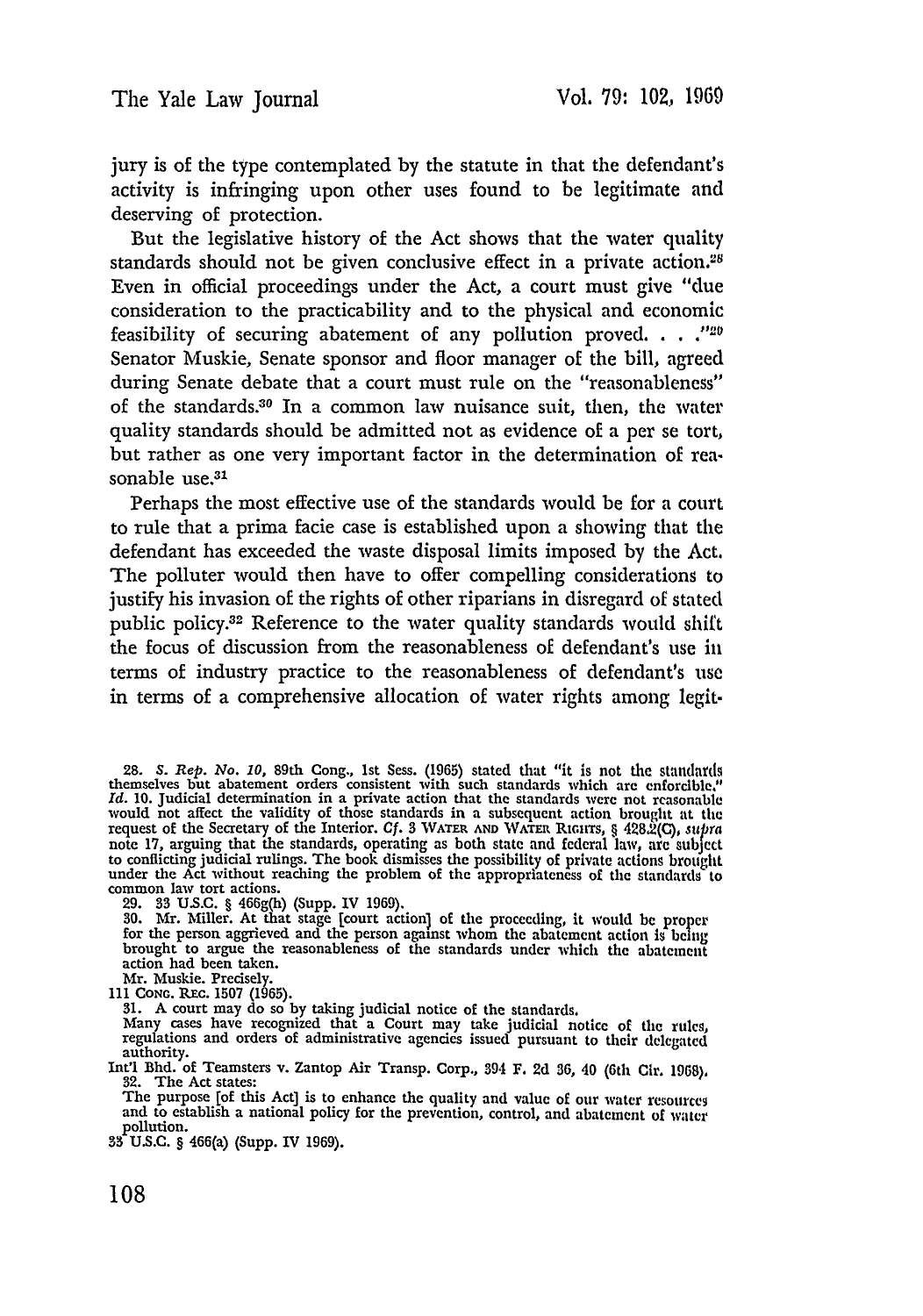imate users. The riparian plaintiff would no longer face nearly insuperable obstacles in his attempt to show that **he** has been unreasonably harmed.

### III. The Statute and the Remedy Problem

To abate pollution is more difficult than to recover damages, and monetary damages are in any event inadequate **if** the private nuisance action is to prove an effective control on pollution. But to secure an injunction, the injured riparian must convince the court not only that a nuisance exists but also that an injunction is the appropriate form of relief. As an equitable remedy, an injunction is generally available only when no adequate remedy exists at law. The legal remedy tends to be insufficient in nuisance actions, since, **by** nature, the offense is likely to be repeated. To require an injured riparian to bring a series of actions is thought to impose too onerous a burden upon him,<sup>33</sup> and to limit the injured riparian to compensation by damages is to permit the polluter to condemn another's property for private use.

Even when compensation **by** damages is manifestly inadequate, however, the "comparative injury" doctrine may operate as a signif**icant restriction upon the** willingness of the courts to issue injunctions. Under this doctrine, the court must weigh the harm which would be caused to the plaintiff **by** failure to issue an injunction against the costs which its issuance would impose upon the defendant and the public interest.34 In *Carp Pond Co. v. River Basin Paper Co.,13 <sup>5</sup>*for example, the court found the defendant's use of a stream to be unreasonable but refused to issue an injunction. The defendant's investment was fifteen million dollars while the plaintiffs was only ten thousand dollars. The Court based its decision on the ground that "the granting of [an injunction] will work a great injury, entirely

**35.** 240 Mich. 279, **215** N.V. **325 (1927).**

<sup>33.</sup> Clark, *Water Pollution Law in Idaho*, 1 IDAHO L. REV. 111, 123 (1964).

<sup>34.</sup> This second-level balancing takes place only after the defendant's activity has<br>been found to constitute a nuisance. It concerns the form of relief rather than the plain-<br>tiff's right to relief. See Clifton Iron Co. v. *the Southeastern States, Particularly as Applied to Water,* **5 S.C.L.Q. 159, 166.67 (1952);** Note, *A Survey of Common Law Remedies for Stream Pollution in New York,* **10** Bu'Au.o L. REv. 484, 488 (1961); Note, Statutory Treatment of Industrial Stream Pollution, supra<br>note 5, at 309-10. Cf. Borough of Westville v. Whitney Home Builders, 40 N.J. Super. 62. 122 **A.2d 233 (1956).**